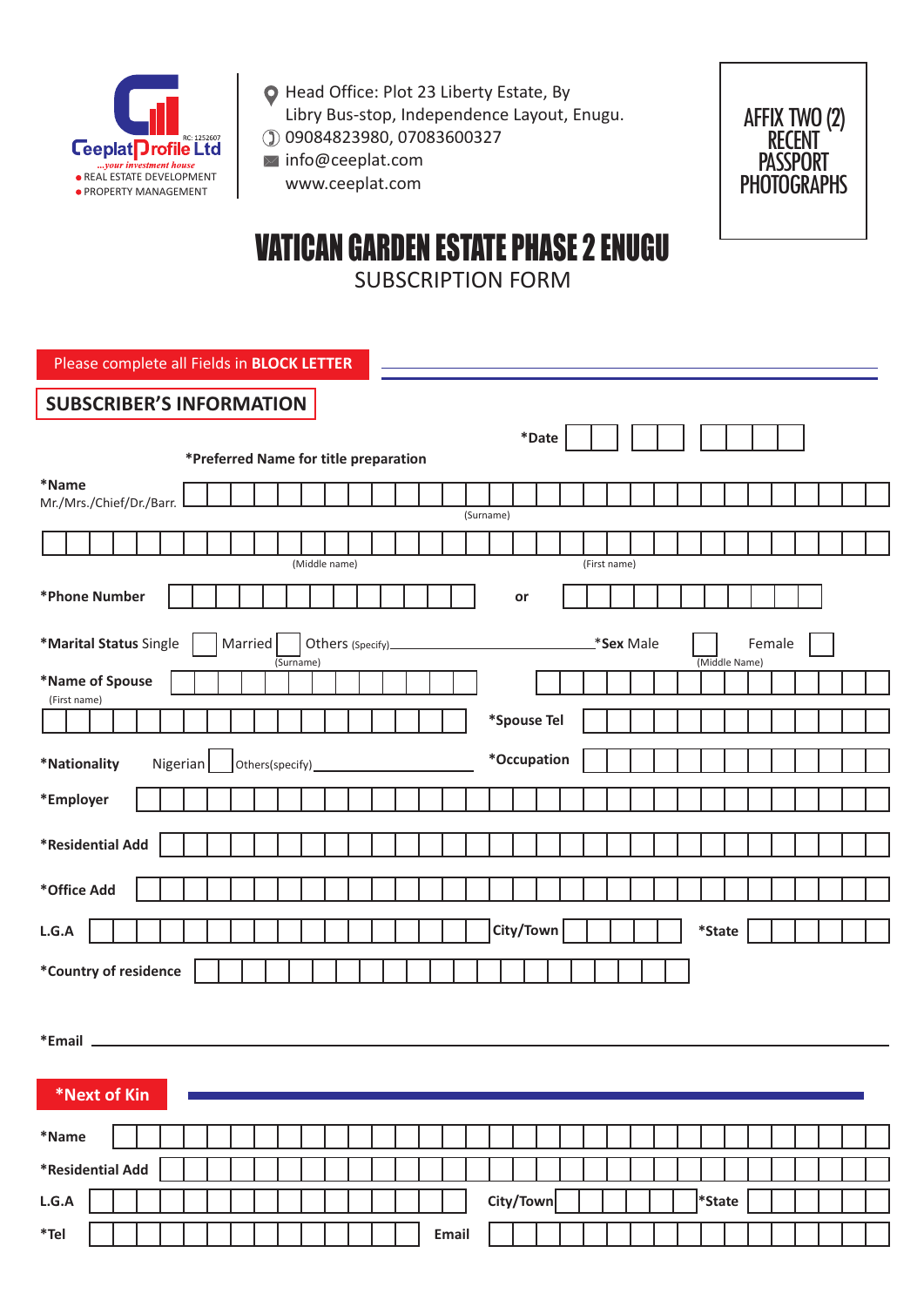| *Number of plots:                                                                                                                                      |
|--------------------------------------------------------------------------------------------------------------------------------------------------------|
| *PAYMENT PLANS: Outright<br>6 months<br>3 months<br>12 months                                                                                          |
| *Regular plot: number of plots<br>Plot Size: 460sqm<br>Corner piece: Number of plots<br>360sqm                                                         |
| *Selling Price: N<br>*Purchase Price: N<br>*Initial Payment: $ \mathbf{H} $                                                                            |
| Vatican Garden Estate is true and any false or inaccurate information given by me may result in the decline of my application.<br>*Date<br>*Signature_ |
| <b>REFERRED BY:</b><br><b>Date</b>                                                                                                                     |
| <b>REFERRER'S ID:</b>                                                                                                                                  |
| REFERRER'S<br>PHONE: SIGNATURE                                                                                                                         |

*Please go Through this Terms and Conditions Carefully and Sign before making payment*  **TERMS AND CONDITIONS**

Please read through these Terms and Conditions carefully before subscribing into the Estate by appending your signature and before making any payment.

Your confirmation of subscription by the Company is conditioned on your acceptance of and compliance with these Terms. These Terms apply to all Clients and successors in title to the said estate

By signing these terms, you agreed to abide by the Terms. If you disagree with any part of the terms you're advised against subscribing.

### **WHEREAS:**

- 1. Ceeplatprofile the Vendor is a limited liability company incorporated under the relevant laws in Nigeria and carrying on the business of real estate brokerage development and management.
- 2. The Vendor is the owner/ developer of Real Estate projects such as VATICAN GARDEN ESTATE PHASE 1 & 2, Enugu. VATICAN GARDEN ESTATE ASABAPHASE 1 & 2 ASABADelta State.
- 3. VATICAN GARDEN ESTATE PHASE 2 is situated Ugbene land Mbulu-owo, Nkanu East LGAEnugu. It is an estate comprising of a large expanse of land, measuring over 10 acres of land and a proposed estate with infrastructures and other amenities. Buy and build service plots in Vatican Garden Estate Phase 2 Enugu are available for sale to the general public at a moderate rate with outright and flexible instalment payment plans.
- 4. The estate is subdivided into different blocks, measuring 460sqm size per plot. offering at different prices for outright payment and installment plans, therefore upon filling your Subscription form, you must indicate the period of payment plan you want.
- 5. Corner piece plots attract additional 10% charges of the selling prices Commercial plots also attract additional 10% charges of the selling prices.

# **INSTALMENTPAYMENTPLAN**

- 6. Instalment payment price is according to your preferred payment plan and every payment plan structure has a fixed initial deposit (you can pay more if you wish)
- 7. Plot allocation to the subscriber shall only take place after the completion of payment with documentation fee.
- 8. The subscriber upon making initial deposit will be given a Contract of Sales agreement, acknowledgement letter and payment invoice.
- 9. The subscriber will receive receipt for every part payment made into the bank accounts provided by Ceeplatprofile Ltd.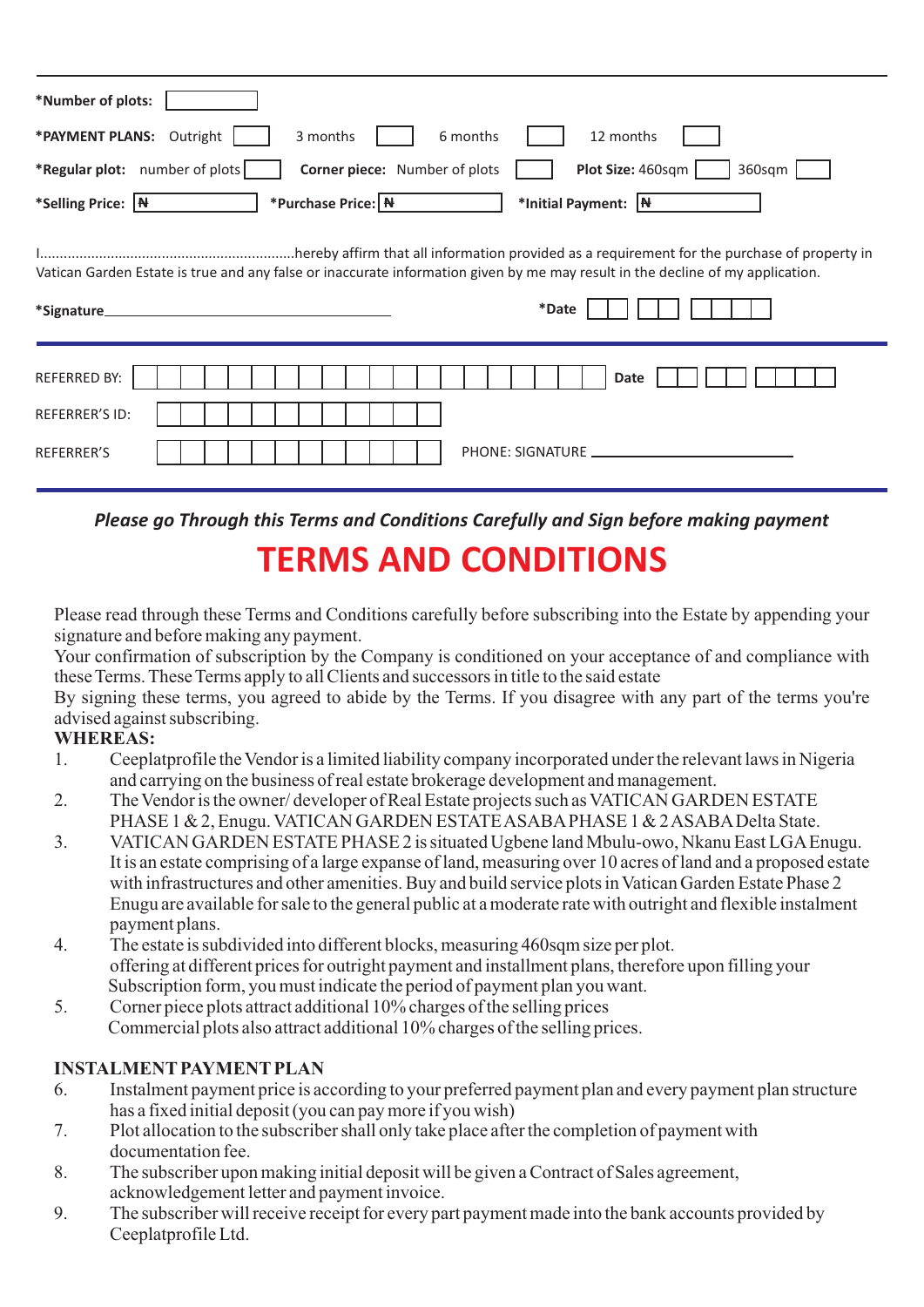- 10. The selling price per in VATICAN GARDEN ESTATE PHASE 2 ENUGU is on the attached flier but is subject to be reviewed up wards as the property appreciates.
- 11. When you are on installment payment plan, after your initial payment, you are expected to pay the balance on monthly basis within the stipulated time frame you selected. Non-payment of the total as at when due will be regarded as fundamental breach of agreement

## **OTHER PAYMENTINCLUDES**

The subscriber will pay for the following documentation fees per plot

- A. Survey fee for plot size (460sqm) N160, 000 per plot
- B. Deed of Agreement fee N50, 000 per plot<br>C. Plot Allocation fee N50, 000 per plot
- C. Plot Allocation fee
- D. Development Levy of N1, 000, 000 per plot

Infrastructural development fee contributes to the provision of the following infrastructures <br>• Drainage Systems

- 
- Drainage Systems<br>• Electricity/Electri • Electricity/Electric Poles<br>• Security Cams
- 
- Security Cams<br>• Sola Street Lan • Sola Street Lamp Poles<br>• Access Roads
- 
- Access Roads<br>• Estate Road network
- ·Estate Road network. Perimeter Fencing and gate house.

# **BREACHING THE INSTALMENTPAYMENTPLAN**

- 12. When you are on installment payment plan, after your initial payment, you are expected to pay the balance on monthly basis within the stipulated time frame you selected. Non-payment of the total as at when due will be regarded as fundamental breach of agreement and be treated as follows
- (a) This breach attracts an additional five percent (5%) of the monthly instalment amount as default charges.
- (b) Failure to keep to your monthly payment plan for 3 or more consecutive months, the company reserve the right to revote the sales and refund the subscriber with less 30% administrative fees.
- © If for any reason you notice that you cannot complete your payment, a refund can be made, however any refund will be made on the following conditions;
- **·** Early notification to the company of your inability to continue with the payment.
- **·** Refund will be made less 30% administrative charges.
- **·** It will take 3-months period at least to re-sale and process the payment.
- **·** The refund will be made immediately after such plot has been resold.

#### 13. **ESTATE FEATURES**

- **·** Parameter fencing
- **·** Gate House
- **·** 24 Hours Street Light
- **·** Drainage system
- **·** CCTVCameras
- **·** Good Road Network
- 14. **PHYSICALALLOCATION OFPLOT:** Your plot(s) will be physically allocated only when; (i) Full payment for the plot of land has been made (ii) Payment for the deed of Agreement, Allocation fee and Survey Plan is completed
- 14. **INDIVIDUAL PLOT FENCING:** You are expected to fence your plot(s) within 3 months from the date your plot is physically allocated. You must give a 2 feet set back in front to give room for your flower porch.
- 15. **CONSTRUCTION:**Building construction can commence only after your development Levy is fully paid and the building plan approval obtained (If is considered necessary by the company) and being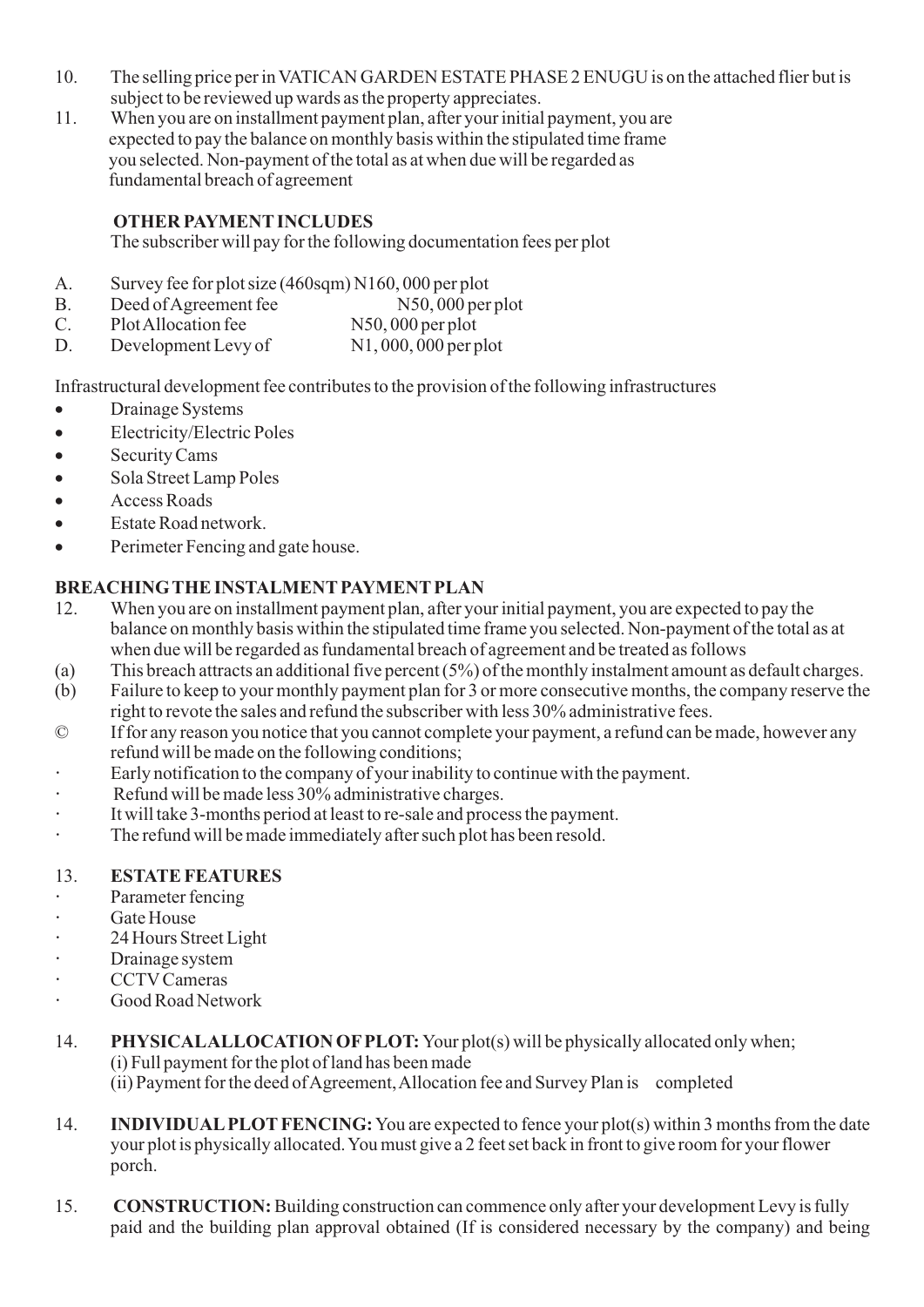### confirmed by CEEPLATPROFILE LIMITED.

- 16. The Estate layout is in block sections and you are permitted to build your own choice of building design but limited to the following specifications i.e. High raise bungalow, detached or semi-detached duplex. Note, face-me-I-face-you tenement building, block of flats, 2 story building and high -rise houses will not be permitted. All building designs must conform to the required set back according to the building control law of the estate and all building designs must be submitted to the company for observation inspections and confirmation before you proceed for Government approval or construction.
- 17. **FENCING PARTERN:** The subscriber (individual) fencing pattern will be uniformed as the plan provided by the company and must be a see through fence for security reasons.
- 18. **ROOFING:** The Estate layout is in block sections with different roofing colors allocated to each block respectively.

You are not permitted to use a roofing color different from the specified color allocated to the block you belong to otherwise the company reserve the right to stop the roofing process. You are expected to visit our office to get the color sample for accuracy and compliance.

- 19. **RE-SELL:**The subscriber (vendor) must sent a written notice to the managing company CEEPLATPROFILE LTD notifying them of his/her interest to re-sale.
- 20. You can only re-sale your plot only after you have made your full payment for the land and other necessary fees including the development fee, otherwise you are only entitled a refund of your purchase payment, less 30% administration fee.
- 21. Either direct sales or company sales, all sales process including payment must pass through the company and if the vendor has any payment outstanding, it will be deducted and balance sent to his or her account.
- 22. The vendor client will pay only the agreed commission percentage to the company (if is sold by the company) and the purchaser will pay 5% of the value amount to the company which will cover the change of title documentation process.
- 23. The vendor client will pay only the 2% percentage service charge to the company (if is sold by the vendor client) and the purchaser will pay 5% of the value amount to the company which will cover the change of title documentation process
- 24. Upon re-sell, either direct sale or by the company the Client (as Vendor) must deliver all original copies of documents issued to him to the Company to enable the company effect the change of ownership for the new buyer.
- 25. Re-selling your plot: Re-selling your plot can be done either by direct selling (you) or by the Company on your behalf.
- 26. CEEPLATPROFILE LTD reserve the right to be the first bidder and is ever ready to buy back your plot at the current price. Emails for this purpose should be sent to info@ceeplat.comAny notice which does not conform to the above prescribed mode of communication shall be regarded as null and void.

# **IN THE CASE OFDEMISE**

- 27. In the case of sudden demise (Death) of the subscriber, only the next of Kin has the right of claim over the property except if there is a verified and certified written will that says otherwise.
- 28. If the subscriber is dead and there is no possible means for other payment continuity and plot development, the plot will be re-sold and the proceed will be paid to the next of Kin with a deduction of all the outstanding payments (if any)

Please note that the sales commission and 2% service charge will apply accordingly.

29. **AMENDMENT:**The real estate industry is a dynamic one, hence change is inevitable. However, CEEPLATPROFILE will try to maintain the stability of variables within its control. When there is any change, amendment or modifications, it shall be communicated to all subscribers. Such communication shall be via letters, emails, short message service (SMS), handbill, posters, and any other means of communication. Correspondence shall be deemed to have been received by the Client having been sent to the subscribers' last given address.